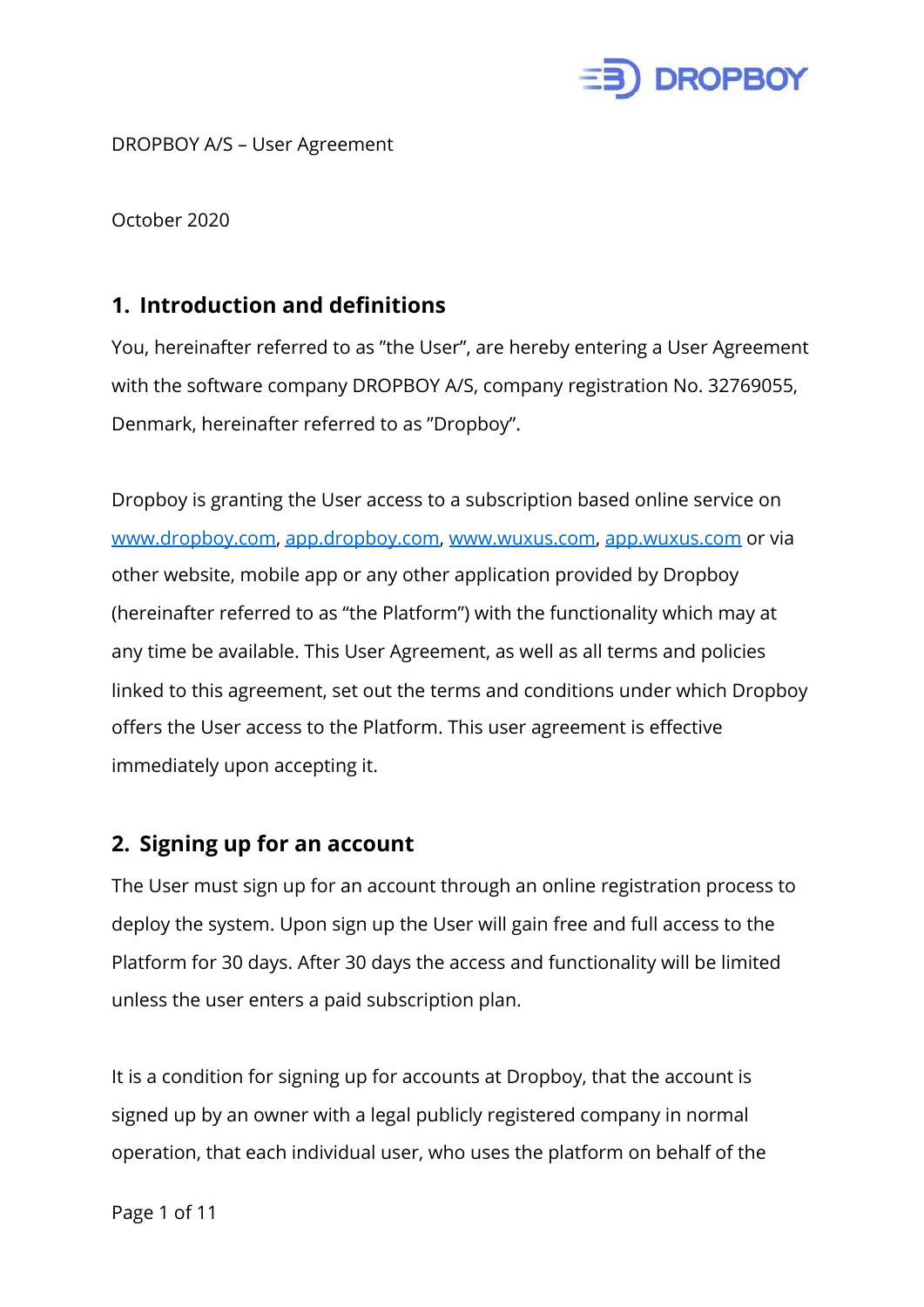

owner is authorized to do so and can enter binding agreements, that no users are less than 18 years of age, that each individual user has a valid email address, that the account cannot be transferred to others. However, there can be a change of administrator in case of mergers and acquisitions.

You agree to register your personal and business-related information, including but not limited to physical addresses, contact telephone numbers, email addresses and company registry data in the Platform. Moreover, you agree to keep this information up to date.

#### **3. Dropboy Platform**

The Dropboy Platform is made available to the User. The Platform is a subscription and transaction-based software program developed for companies with transportation needs as well as companies which undertake the transport for others (e.g. haulers). On the Platform, the User can enter haulage contracts on their own terms. Dropboy imposes no terms on the User's haulage contracts. Dropboy cannot be held responsible for any inputting mistakes made by the Users on the Platform.

Dropboy uses an API to connect the Users with our Platform. If our API does not work making it impossible to use our system, Dropboy cannot be held responsible. The Users may not attempt to or carry out reverse engineering or otherwise derive source codes, trade secrets or know how from our API with the intent of disclosing this information to third parties or develop, manufacture or market a program equivalent to the Dropboy Platform. The Users may only use our API to create interoperability between our Platform and the User´s own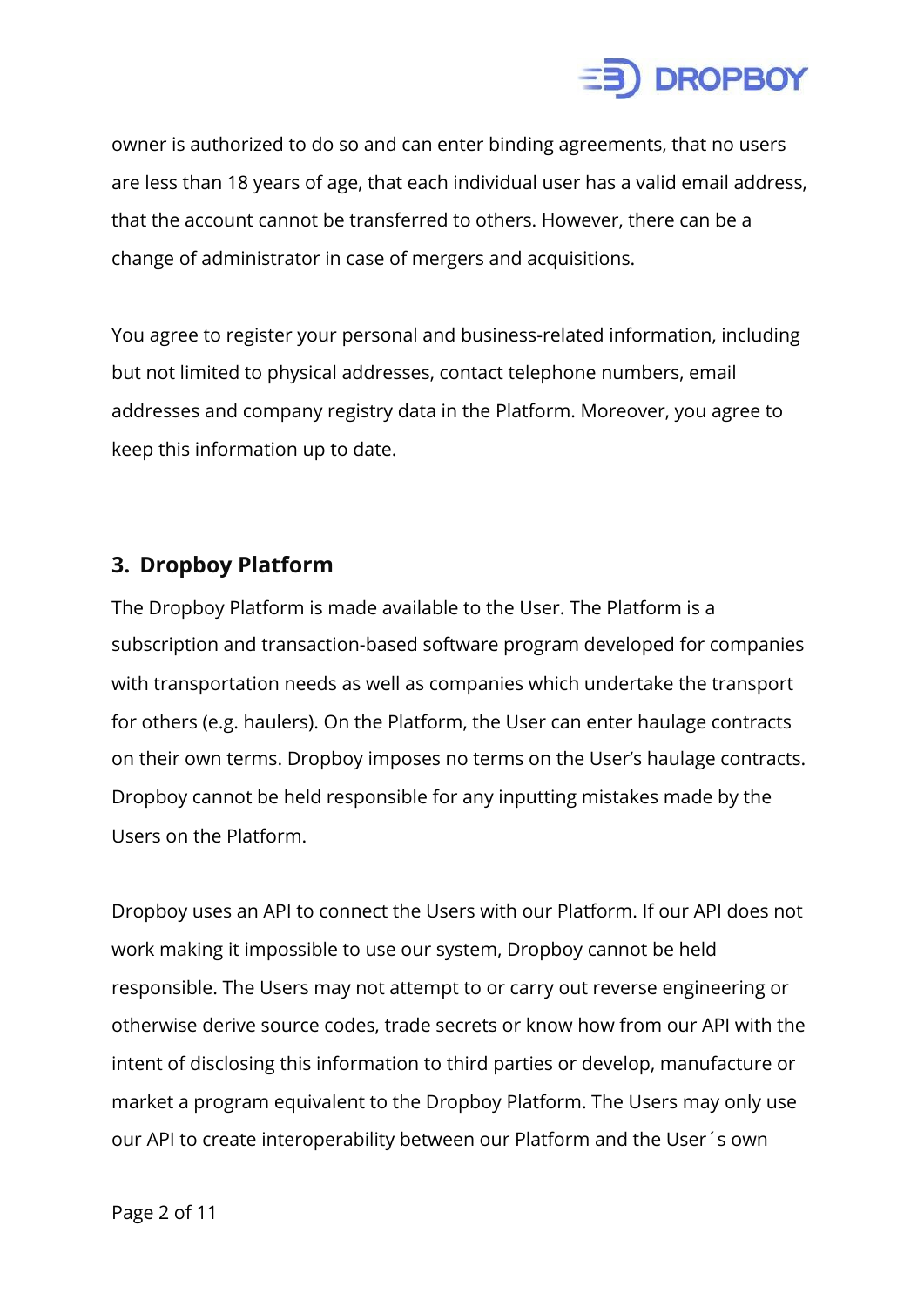

systems. The User must follow the documentation.

#### **4. Terms of payment**

The fee for usage of the Platform must be paid in accordance with Dropboy's list prices exclusive of Danish VAT 25%. List prices are available on [www.dropboy.com](http://www.dropboy.com/) or in accordance with the prices quoted by a third party, provided that the User has ordered the service from such third party.

All new Users are eligible for trying the Platform 30 days for free (trial subscription). A trial subscription includes up to 200 orders/stops during the trial period. If the User after ending the trial subscription period does not enter a paid subscription plan, the User's access to functionality on the Platform will automatically be limited. If the User during the trial period enters more than 200 orders/stops in the system this is considered as accepting a Basis subscription, for prices for the Basis subscription please refer to [www.dropboy.com.](http://www.dropboy.com/) If a trial subscription is not converted by the User into a paid subscription plan at the latest 6 months after ending the trial period, Dropboy reserves the right to close access to the Platform and delete the full user profile and all data which has been typed, uploaded or in any other way entered in the Platform. A trial subscription is only eligible by Users who have not previously been registered as a User on the Platform or have made use of a trial subscription.

It is free to use the platform to handle orders received from an existing subscriber. Subscription is applicable to create new orders and tasks.

Subscription as well as renewal of monthly subscriptions are invoiced on an annual and prepaid basis. Should the User wish to receive monthly invoicing, an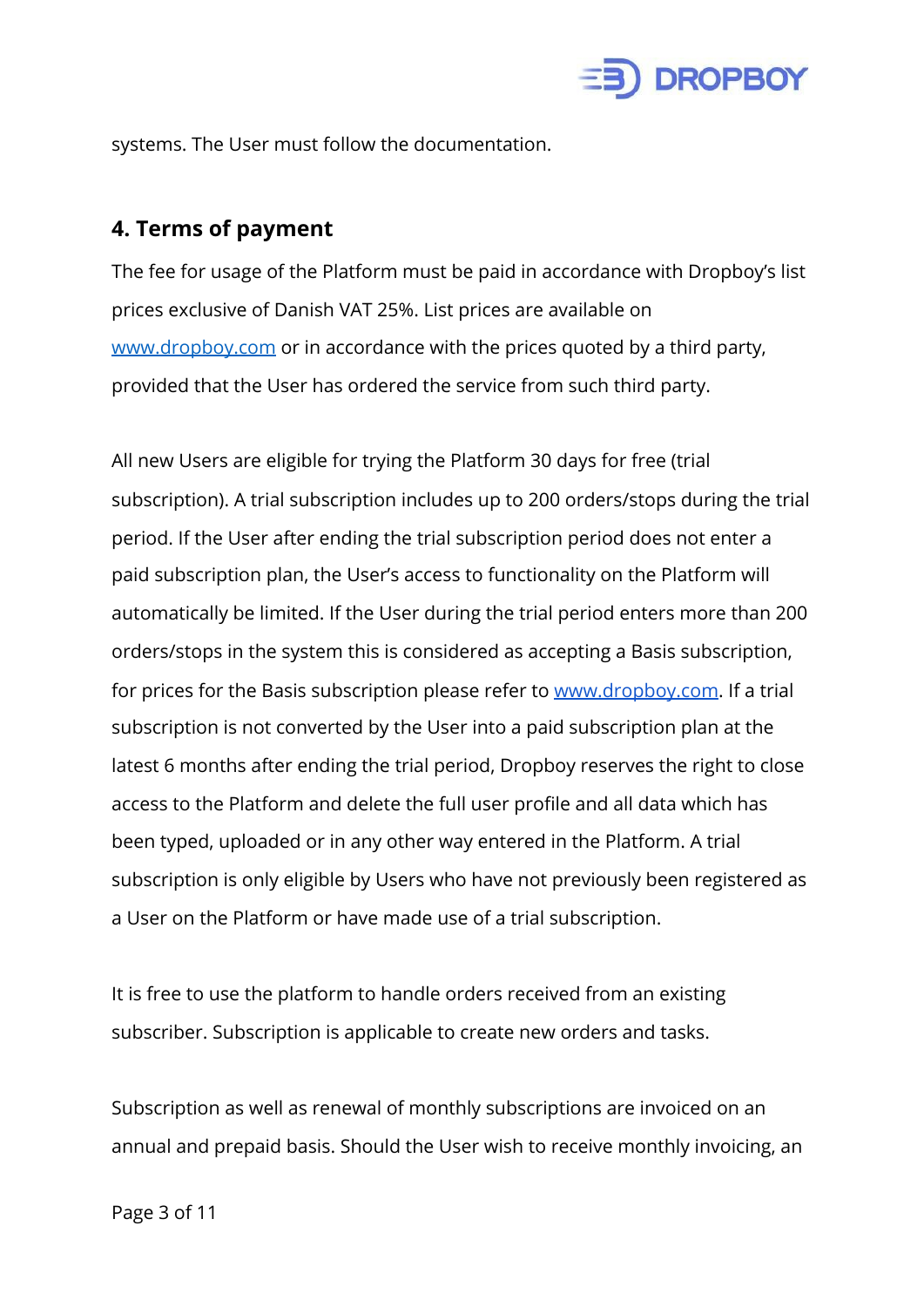

additional 30% will be added to the subscription fee. The fees for add-ons and transaction-based services, as for example orders/deliveries exceeding the number included in the subscription plan price, are calculated and invoiced on the 1 working day of each month for transactions incurred during the past calendar month. Unless otherwise agreed all payments will take place via automatic transfer from the User's registered credit or debit card. If sufficient funds are not made available by the User on the renewal date, Dropboy will make further attempts to request the payment from the credit or debit card, or other payment method which the User may have made available. Dropboy may suspend access and/or functionality on the Platform if the subscription fee has not been paid latest on the renewal date. Full access and functionality will be restored with respect to the User's subscription plan as soon as the payment is completed. In case the User has not paid the subscription fee latest 6 months after suspension of access and/or functionality, Dropboy reserves the right to close access to the Platform and delete the full user profile and all data which has been typed, uploaded or in any other way entered in the Platform.

For the service of forwarding an invoice to the User by email or regular mail a fee of DKK 45 is applied. The payment due date on forwarded invoices is 8 days calculated from invoice date.

Dropboy is entitled to apply penalty interests, reminder fees and/or debt collection fees on delayed invoice payments in accordance with applicable law.

Dropboy reserves the right to change the terms of payment at any time, and on which occasion the User will receive a notification. A notification of a change in the terms of payment will always be sent to the User at least 14 days before it takes effect. In the interim period the current terms of payment will apply.

Page 4 of 11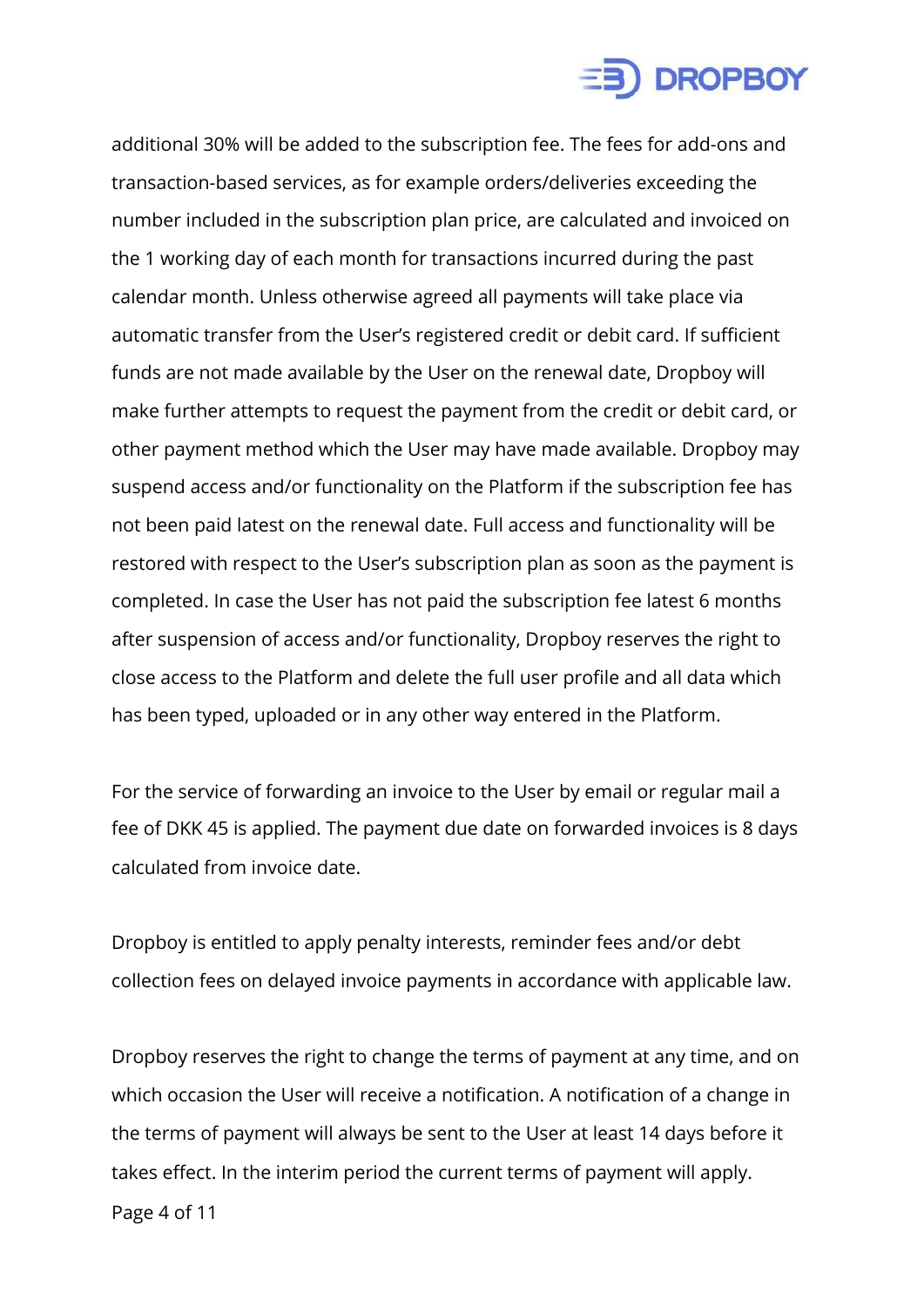

#### **5. Terms of payment for transport services**

Dropboy takes no responsibility for invoices, or the payment of invoices, following from transport assignments which the User may have submitted or received via the Dropboy Platform. Haulers themselves issue invoices to the transport buyer in accordance with their own independent agreement.

#### **6. Disclaimer in relation to certain goods**

The users must abide by the legislation.

It is not allowed to enter haulage contracts for illegal goods such as explosives, drugs, weapons and ammunition or for goods that will be applied to or have been obtained in relation to illegal actions.

If such haulage contracts are entered, Dropboy cannot be held responsible. Both transport buyers and haulers who enter such haulage contracts are immediately expelled from the Dropboy network. In addition to this their profiles are also deleted.

#### **7. Terms of insurance, licenses and certificates of hauliers**

The User's/hauler's vehicles must be registered and approved in the country(ies), in which the User/hauler is registered as a user on the Platform. Each vehicle must be insured and certificated for conveyance of goods in accordance with the demands in the country(ies) in which the hauler is registered as a user on the Platform.

In addition, the User/hauler must always hold a valid cargo liability insurance. Finally, the drivers must have the licenses and certifications required to conduct the offered transports. The User/hauler warrants the lawfulness of the drivers´ licenses.

Page 5 of 11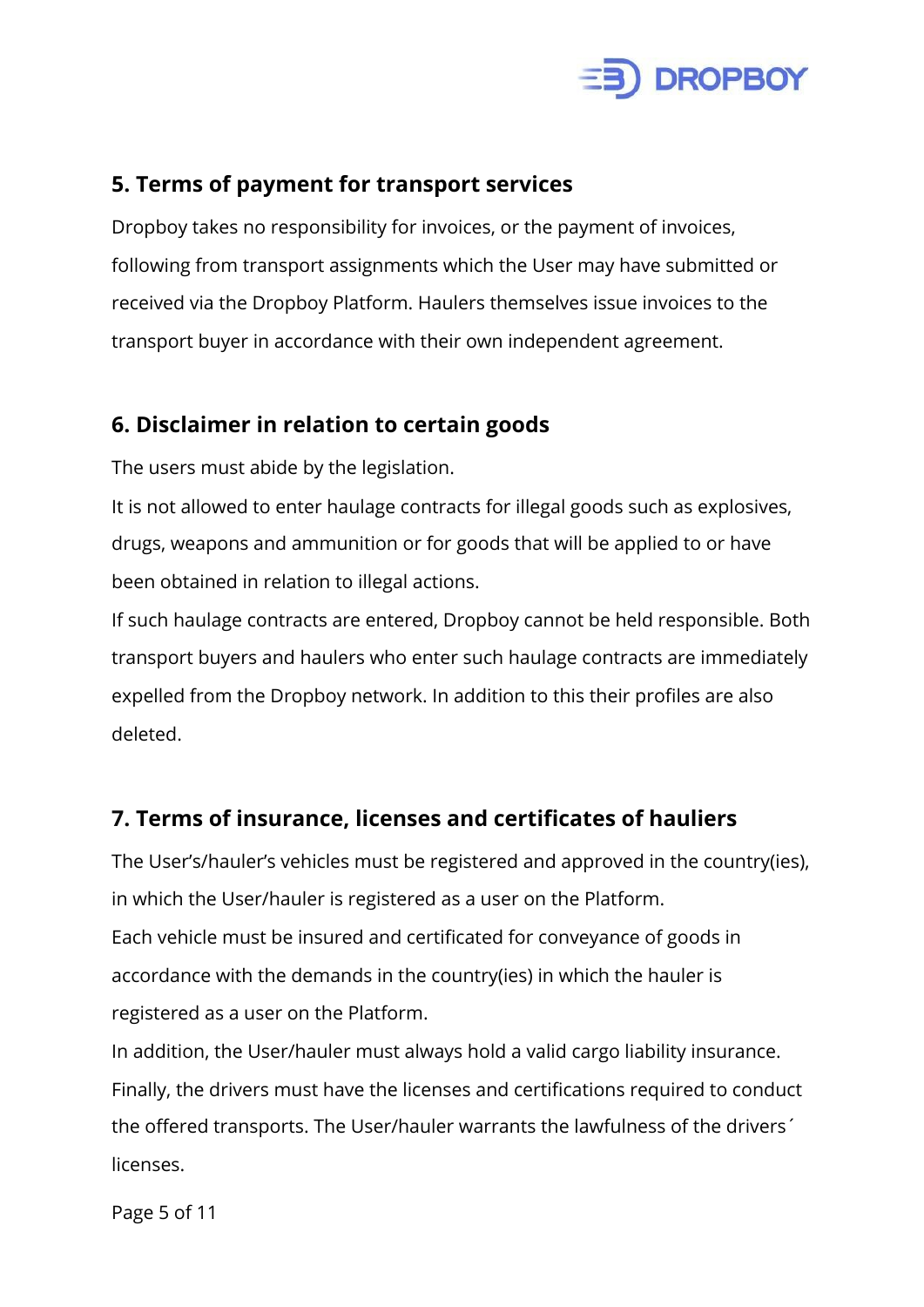

#### **8. Terms of user behavior**

It is not allowed to post or exchange information on the Platform or at any Dropboy website or the internet in general, which in any way is false or can be interpreted as false, inaccurate, or in any other way is misleading to a transport buyer or a hauler. Dropboy reserves the right to remove such content on our websites.

If the User on the Platform makes improper remarks about other users, the User can get his profile deleted.

If you at any point become aware of inappropriate information on any of the domains operated by, or linked to by, Dropboy, you are requested to inform us hereof by email to [contact@dropboy.com](mailto:contact@dropboy.com).

#### **9. Cookies and other data collection technologies**

We use cookies and certain other data collection technologies on the Dropboy Platform and websites, to register information and to which collection the User hereby consents in accordance with our **[Privacy Data Policy for Website visitors](https://secure.complyto.com/api/Widget/DownloadPdf?data=lDgH09IgI9qzue9zBPCPLfPz/OVEKpKKjGJ57U3LLyAaz19x8wE19eTYCDYC8Ge2eiIXYHalAAwBJW9D3X+RgeCjC3FQVnFl8H6dKlEqDzbbuhFE/IlJQJsA6Wg2UN2U)**.

#### **10. Terms for GPS geolocation data**

Dropboy utilizes the GPS chip in the mobile phones and other devices to register and track actual geolocations. The User hereby authorizes Dropboy to utilize, register and share with the transport buyer, the GPS geolocation data as long as the User/driver is logged in on the Dropboy app with status "Online". Dropboy utilizes and shares the GPS geoposition data with the party which the User may be undertaking transportation assignments for. It is the User's responsibility to instruct their own drivers about the built-in GPS tracking in the Dropboy app.

Page 6 of 11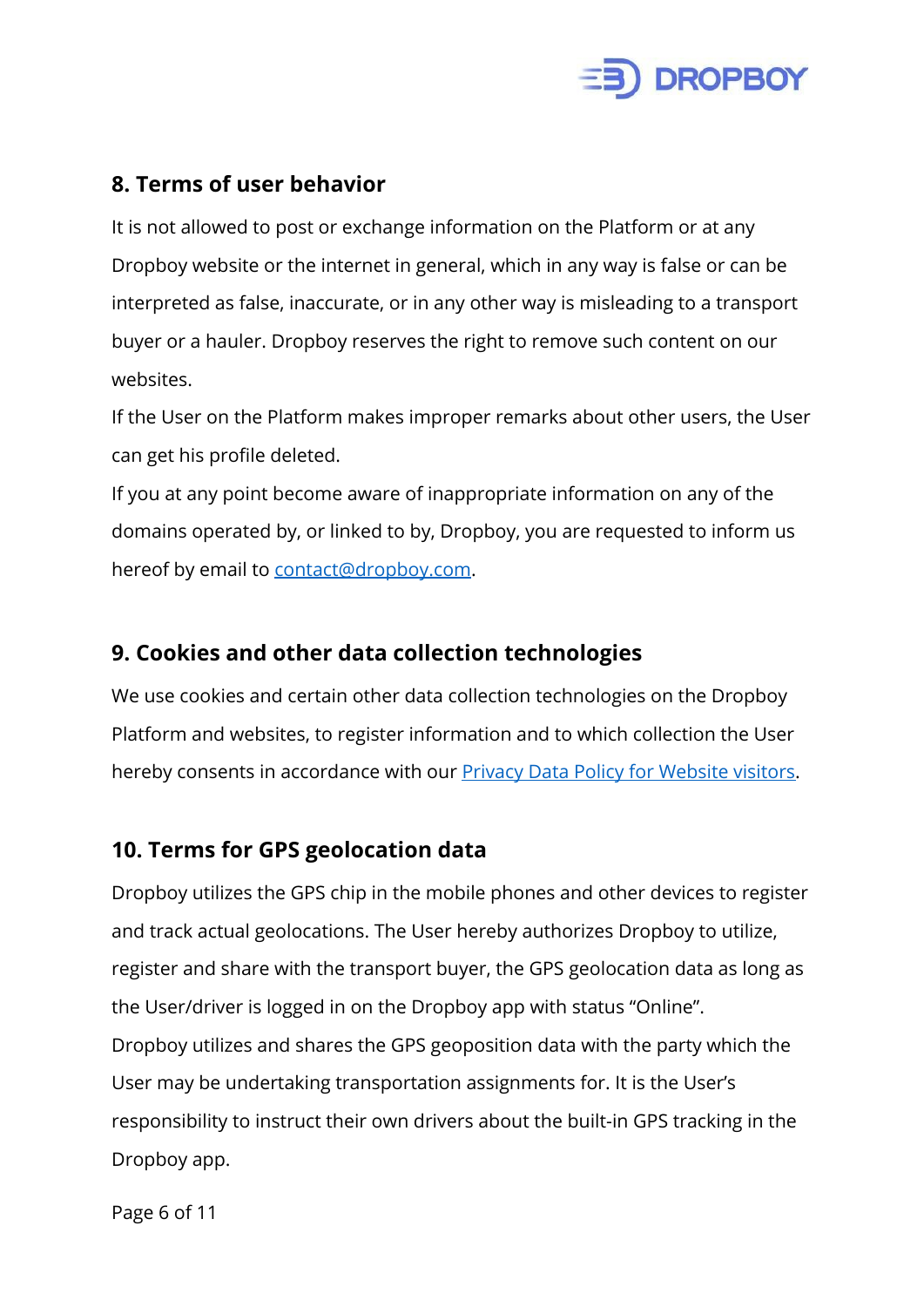

#### **11. Terms of privacy and protection of personal information**

In managing your profile information, Dropboy will always abide by applicable laws governing protection of such data, including the EU General Data Protection Regulation (GDPR). By using Dropboy, and/or registering for a Dropboy account, you expressly consent to Dropboy collecting, using, disclosing, and retaining your personal information as described in our **[Privacy Data Policy](https://secure.complyto.com/api/Widget/DownloadPdf?data=SQ060uesAmfvOWE0fxrH65UW+ArW7Dk0bLDhxtZmvweNBjwQh8+XlH+j+/5/2zHA9J+3Q0F3JK6Mvo/RB1Xbo53WkrOm+xCqQbw6+2H5muDuCbMMbhrhx7gMGlIFbO3u)** [for Production.](https://secure.complyto.com/api/Widget/DownloadPdf?data=SQ060uesAmfvOWE0fxrH65UW+ArW7Dk0bLDhxtZmvweNBjwQh8+XlH+j+/5/2zHA9J+3Q0F3JK6Mvo/RB1Xbo53WkrOm+xCqQbw6+2H5muDuCbMMbhrhx7gMGlIFbO3u)

Dropboy reserves the right, however, to disclose your profile information to Dropboy's parent companies, subsidiaries, affiliated companies and their directors, officers, agents, and employees. This also includes disclosure to other business entities in relation to mergers & acquisitions, to the extent permitted by law.

Dropboy furthermore reserves the right to disclose your profile information to the Police and law enforcement agencies, in the event such information is required in relation to a criminal investigation or otherwise subpoenaed. Dropboy will, as a matter of course, share your profile information with customers or service providers with the purpose of facilitating a legally binding contract between the two parties.

All profile information collected will be stored on servers, either owned by Dropboy or owned by hosting providers selected by and contracted by Dropboy. All hosting providers have entered GDPR Data Processor Agreements (DPA) with Dropboy and are obligated to operate within the framework of this user agreement.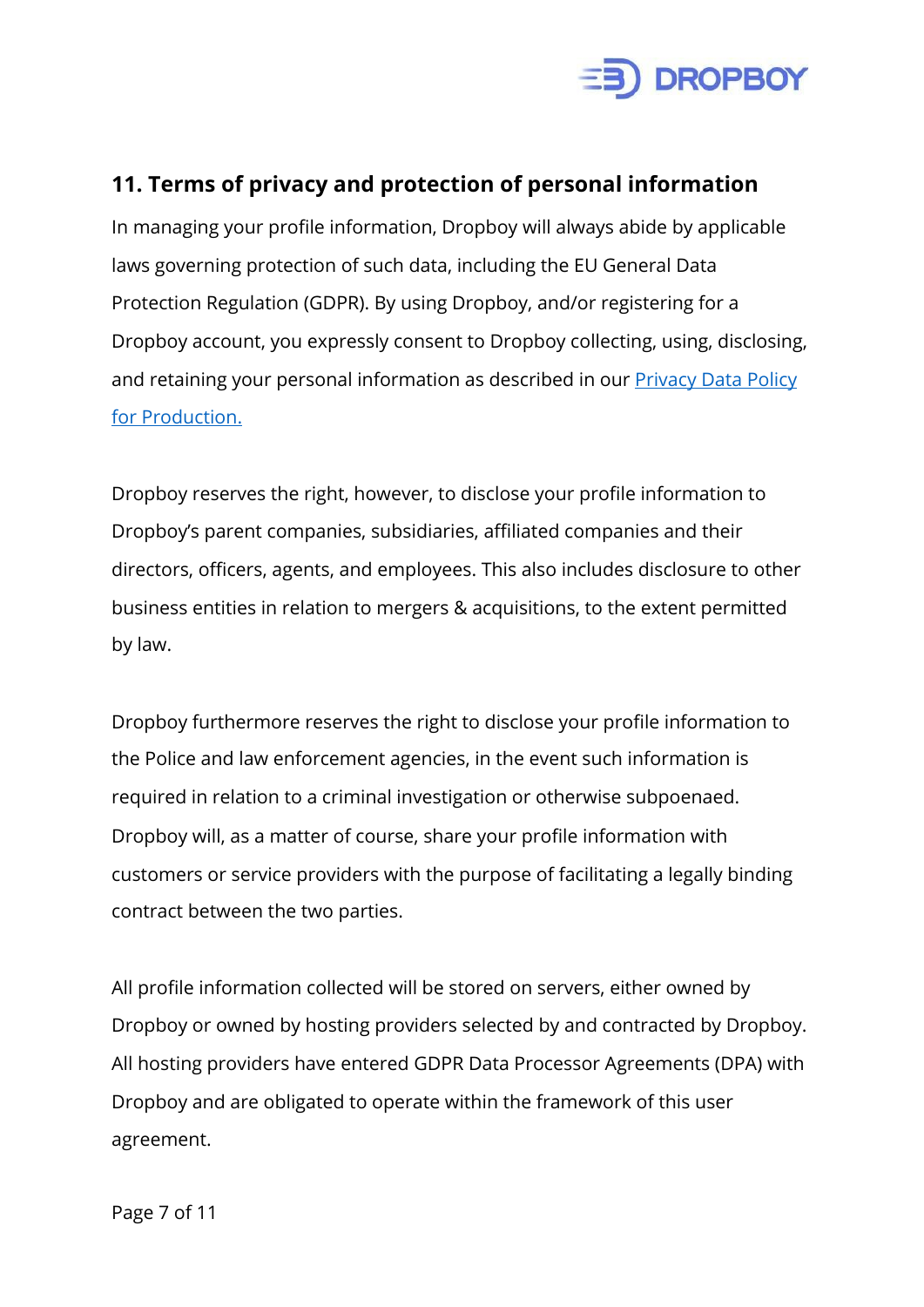

#### **12. Data Processor Agreement**

When you provide content in the form of data and information, of any kind, to the Dropboy Platform, website or other Dropboy managed media, including via email, this data can contain personal data pertaining to private as well as business persons. In respect of such personal data, and in accordance with EU's GDPR regulations, Dropboy take up the role as Data Processor for the User's data as well as the User's customer data. By accepting the terms of this user agreement the User also accepts a **[Data Processor Agreement](https://dropboy.com/wp-content/uploads/2019/10/DropboyDPA_generic_17-10-2019.pdf)** (DPA) between Dropboy and the User.

Dropboy provides all customers access to historical order data 6 month back in time from the date when an order was created/uploaded. Should a customer wish access to older order data this must be separately agreed with Dropboy.

#### **13. Terms for disclosure of information**

It is not allowed to disclose, to any third party whether registered at Dropboy or not, names, addresses, telephone numbers, email addresses or any other personal data. However, you may share this information with your own entities and those of your contracted and your own staff.

### **14. Intellectual Property**

Dropboy is a protected trademark, and our software and all its components are the property of Dropboy ApS. You are not allowed to copy, distribute, sell or lend any part or any content of our software. The users solely acquire a right to use our system. If you become aware of any information or content on Dropboy´s websites that you believe infringe on the copyright or Intellectual Property Rights of others, you must without undue delay inform Dropboy hereof, via email to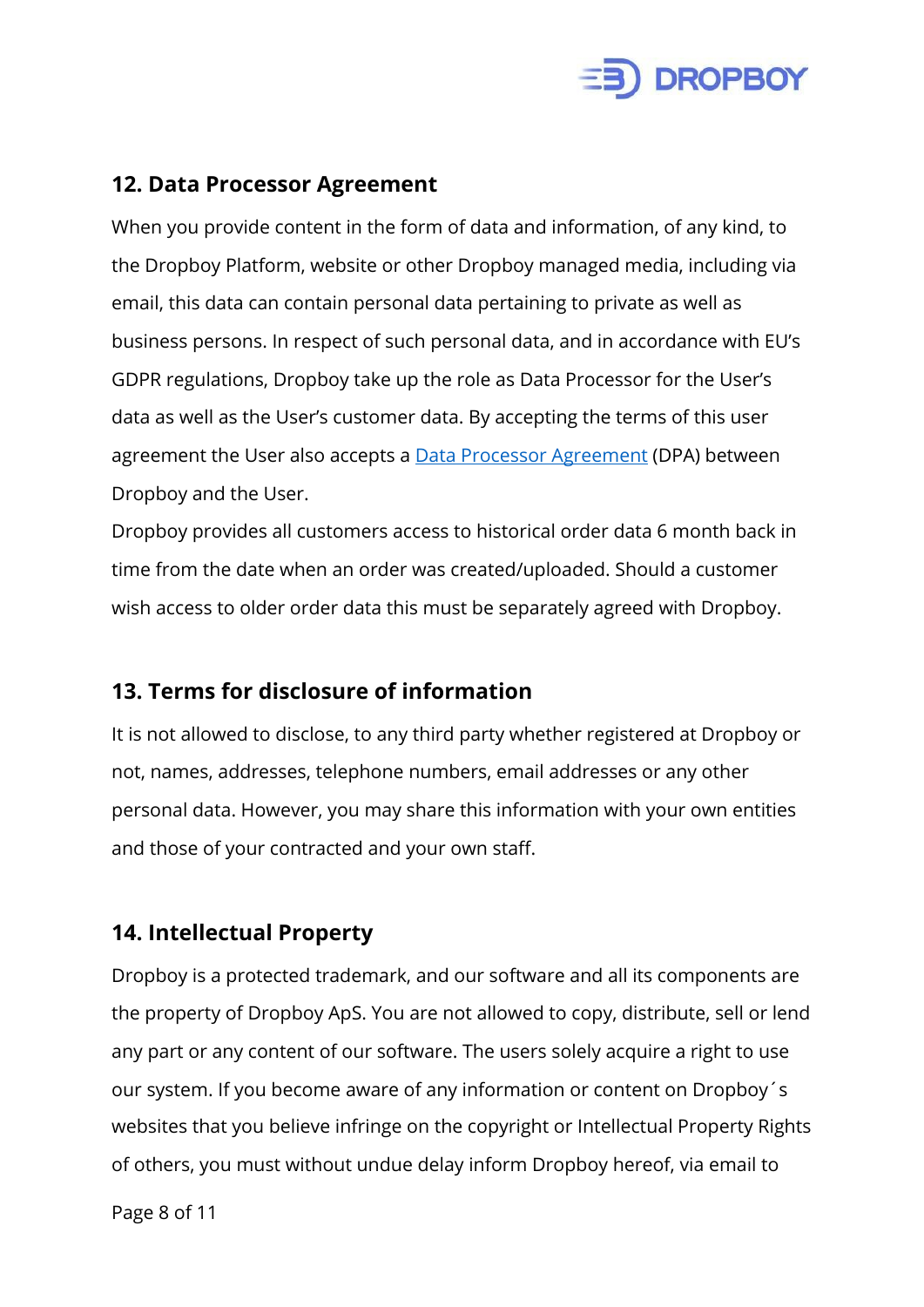

#### [contact@dropboy.com.](mailto:contact@dropboy.com)

#### **15. Disclaimer in relation to use of the Dropboy Platform**

By using our software and our website, you certify that you are doing so at your own risk. If our system gets hacked and changes are made to the users' transport agreement or data is lost or the transport agreement is deleted, Dropboy cannot be held liable.

Dropboy continuously performs security maintenance on the Platform.

If the User's internet connection does not work making it impossible for him to enter haulage contracts through the Platform, Dropboy cannot be held liable. If an unexpected outage on the Platform makes it impossible for the User to enter haulage contracts, Dropboy cannot be held liable.

Dropboy does not guide or define prices or other terms in relation to haulage contracts. Dropboy cannot be held responsible for transport agreements entered through our system or for damages occurring directly or indirectly.

Additionally, you agree not to hold Dropboy (including parent companies, subsidiaries, affiliated companies, officers, directors, agents and employees) liable for any damages or losses, including but not limited to revenue, profits, goodwill, reputation or other intangible losses of any kind, whether direct, indirect or consequential, resulting from your use of Dropboy's services.

# **16. Breach of the user agreement and reopening of accounts**

Any breach of any terms and conditions outlined in this user agreement, or any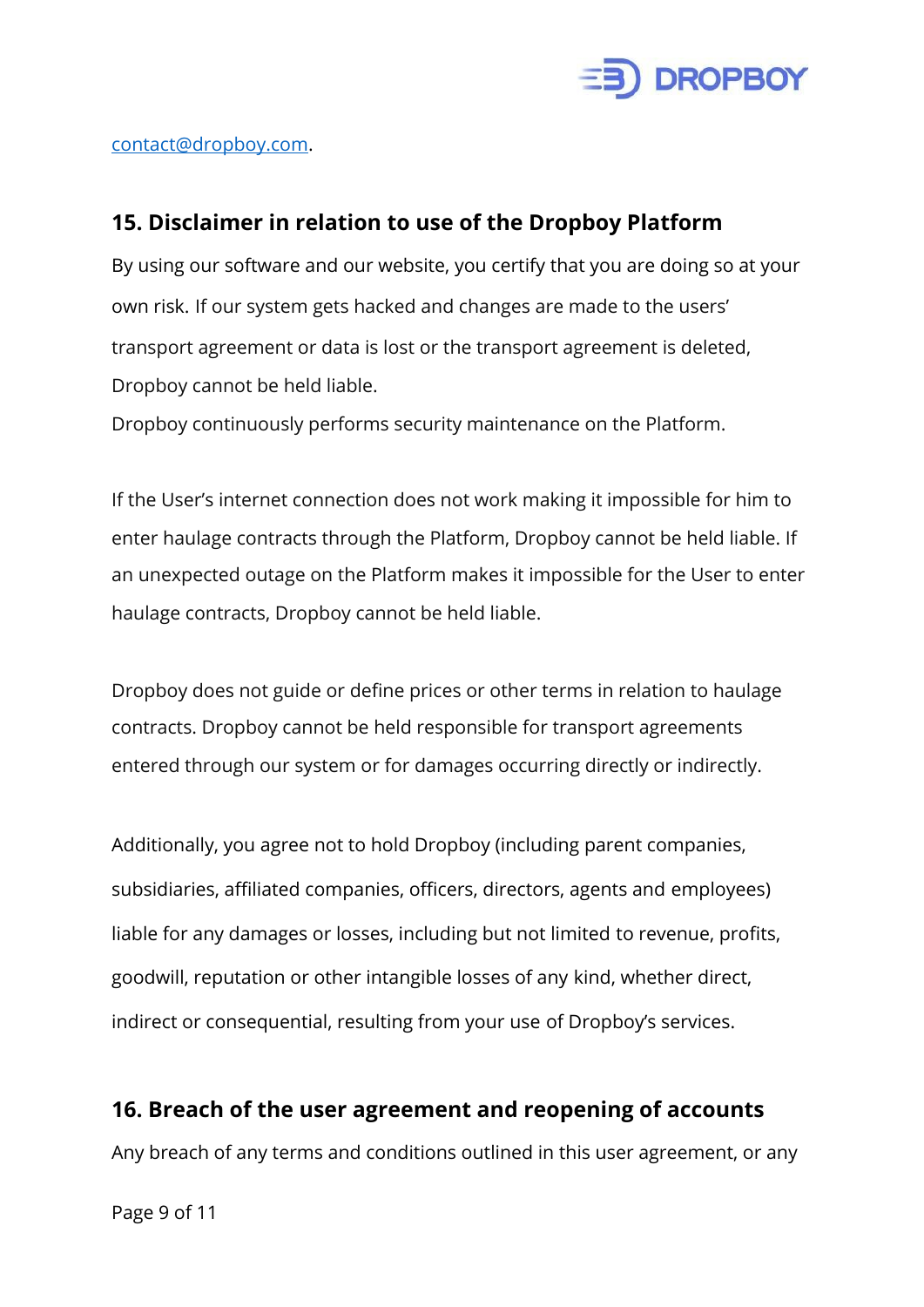

sign that you are otherwise acting outside the spirit of this user agreement, may lead to suspension or termination of your user agreement with Dropboy. If your account is suspended, it can be reopened by Dropboy, at the sole discretion of Dropboy, only if the situation warrants such reopening. In this case, you must send an email to [contact@dropboy.com](mailto:contact@dropboy.com) in which you describe why your account should be reopened. Dropboy will then decide the matter.

## **17. Denunciation of the user agreement and cancellation of subscription**

The User can at any time denounce this user agreement and cancel his subscription either via the Platform or by sending an email to Dropboy at [contact@dropboy.com.](mailto:contact@dropboy.com) Dropboy will then delete the User's profile and collected data. All add-on and transaction-based fees incurred on the Platform must be settled before Dropboy can close the User's profile.

Timely cancellation of subscription must happen either via the Platform or by sending an email to Dropboy latest 48 hours before the renewal date.

#### **18. Release**

If you encounter a legal dispute with another user of our software contracted through our system, you release Dropboy (including parent companies, subsidiaries, affiliated companies, officers, directors, agents and employees) from any claim of any kind related to such a dispute.

### **19. Indemnity**

If Dropboy, because of a dispute or a claim involving you or because of your abuse or breach of this agreement, or because of your breach of any law or any Page 10 of 11